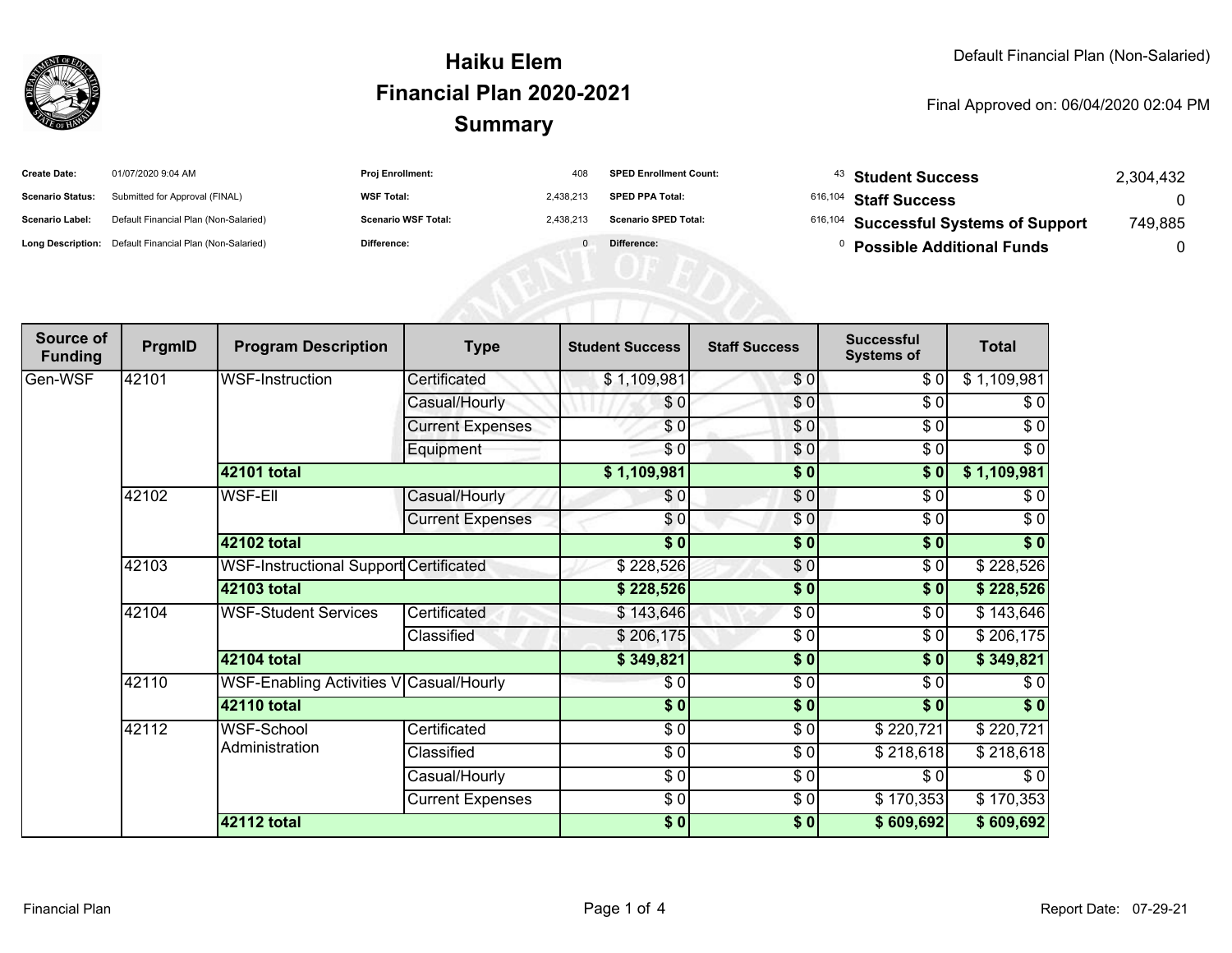

## **SummaryHaiku ElemFinancial Plan 2020-2021**

Final Approved on: 06/04/2020 02:04 PM

| <b>Source of</b><br><b>Funding</b> | PrgmID   | <b>Program Description</b>                    | <b>Type</b>             | <b>Student Success</b> | <b>Staff Success</b> | <b>Successful</b><br><b>Systems of</b> | <b>Total</b>     |
|------------------------------------|----------|-----------------------------------------------|-------------------------|------------------------|----------------------|----------------------------------------|------------------|
| Gen-WSF                            | 42113    | <b>WSF-School Facility</b><br><b>Services</b> | Classified              | \$0                    | \$0                  | \$128,193                              | \$128,193        |
|                                    |          |                                               | Casual/Hourly           | $\overline{S}0$        | $\sqrt{6}$           | $\overline{\$0}$                       | $\sqrt{6}$       |
|                                    |          |                                               | <b>Current Expenses</b> | $\overline{\$0}$       | $\sqrt{6}$           | \$12,000                               | \$12,000         |
|                                    |          | 42113 total                                   |                         | $\overline{\$0}$       | $\overline{\$0}$     | \$140,193                              | \$140,193        |
|                                    | Gen-WSF  |                                               |                         | \$1,688,328            | $\overline{\$0}$     | \$749,885                              | \$2,438,213      |
| Gen-SPED                           | 17101    | SPED Ppa - Instruction                        | Certificated            | \$489,698              | $\overline{S}0$      | $\overline{30}$                        | \$489,698        |
|                                    |          |                                               | Classified              | \$124,823              | \$0                  | $\overline{30}$                        | \$124,823        |
|                                    |          |                                               | <b>Current Expenses</b> | \$1,583                | $\overline{\$0}$     | $\overline{30}$                        | \$1,583          |
|                                    |          | <b>17101 total</b>                            |                         | \$616,104              | $\overline{\$0}$     | $\overline{\$0}$                       | \$616,104        |
|                                    | 17131    | Special Education in<br>Regular Schools       | Certificated            | \$0                    | \$0                  | $\overline{30}$                        | $\sqrt{6}$       |
|                                    |          |                                               | Classified              | \$0                    | \$0                  | $\sqrt{6}$                             | $\sqrt{6}$       |
|                                    |          | <b>17131 total</b>                            |                         | $\overline{\$0}$       | $\overline{\$0}$     | $\overline{\$0}$                       | $\overline{\$0}$ |
|                                    | Gen-SPED |                                               |                         |                        | $\overline{\$0}$     | $\overline{\$0}$                       | \$616,104        |
| Federal                            | 18902    | <b>ESEA Title I-Schools</b>                   | Casual/Hourly           | \$0                    | \$0                  | $\overline{30}$                        | $\overline{\$0}$ |
|                                    |          |                                               | <b>Current Expenses</b> | \$0                    | \$0                  | $\sqrt{6}$                             | $\overline{$}0$  |
|                                    |          |                                               | Equipment               | $\overline{30}$        | \$0                  | $\overline{\$0}$                       | $\overline{50}$  |
|                                    |          | <b>18902 total</b>                            |                         | $\overline{\$0}$       | $\overline{\$0}$     | $\overline{\$0}$                       | $\overline{\$0}$ |
|                                    | 18935    | <b>ESEA Title I-Parent</b><br>Engagement      | <b>Current Expenses</b> | \$0                    | \$0                  | $\overline{30}$                        | $\overline{50}$  |
|                                    |          | <b>18935 total</b>                            |                         | \$0                    | s <sub>0</sub>       | \$0                                    | \$0              |
|                                    | 20657    | <b>Essa Title IIa Targeted</b><br>Prof Dev    | Casual/Hourly           | $\overline{\$0}$       | $\sqrt{6}$           | $\overline{\$0}$                       | $\overline{\$0}$ |
|                                    |          | <b>20657 total</b>                            |                         | $\overline{\$0}$       | \$0                  | \$0                                    | \$0              |
|                                    | 20697    | Essa Title IIa Prof Dev                       | Casual/Hourly           | $\overline{60}$        | $\overline{50}$      | $\sqrt{6}$                             | $\overline{S}0$  |
|                                    |          |                                               | <b>Current Expenses</b> | $\overline{\$0}$       | \$0                  | $\sqrt{6}$                             | $\overline{S}0$  |
|                                    |          | <b>20697 total</b>                            |                         | $\overline{\$0}$       | $\overline{\$0}$     | $\overline{\$0}$                       | $\overline{\$0}$ |
|                                    | 35913    | Sch Prgm Food Services                        | Classified              | $\sqrt{6}$             | \$0                  | $\sqrt{6}$                             | $\sqrt{6}$       |
|                                    |          |                                               | Casual/Hourly           | $\overline{60}$        | \$0                  | $\sqrt{6}$                             | $\overline{S}0$  |
|                                    |          | 35913 total                                   |                         | $\overline{\$0}$       | $\overline{\$0}$     | $\overline{\$0}$                       | $\overline{\$0}$ |
|                                    | Federal  |                                               |                         | \$0                    | $\overline{\$0}$     | \$0                                    | $\overline{\$0}$ |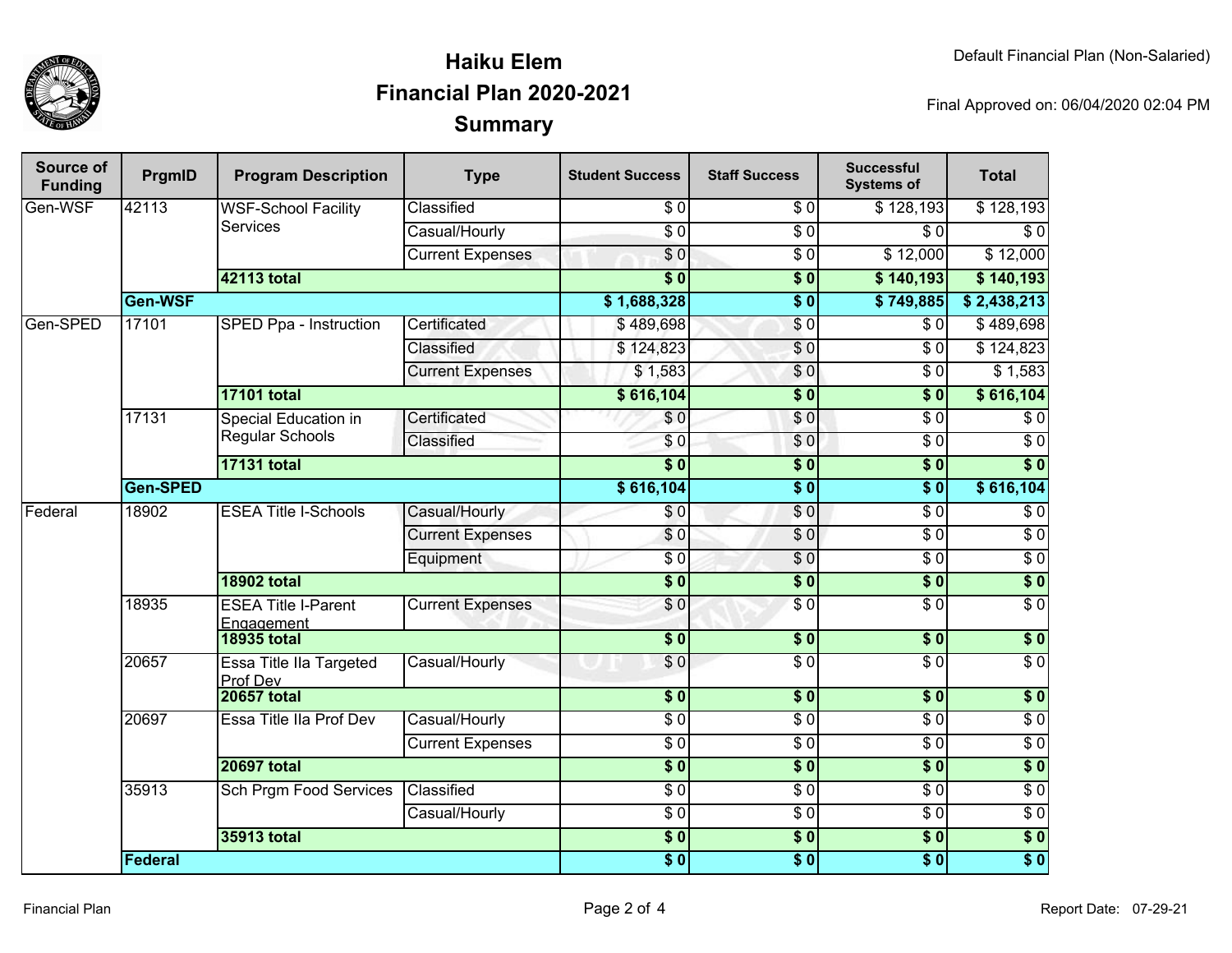

## **SummaryHaiku ElemFinancial Plan 2020-2021**

Final Approved on: 06/04/2020 02:04 PM

| Source of<br><b>Funding</b> | PrgmID         | <b>Program Description</b>                    | <b>Type</b>             | <b>Student Success</b> | <b>Staff Success</b> | <b>Successful</b><br><b>Systems of</b> | <b>Total</b>     |
|-----------------------------|----------------|-----------------------------------------------|-------------------------|------------------------|----------------------|----------------------------------------|------------------|
| Gen-Cent                    | 25230          | Elp                                           | Casual/Hourly           | \$0                    | \$0                  | \$ O                                   | \$0              |
|                             |                | Standards/Assessments<br>Implementation       | <b>Current Expenses</b> | \$ Ol                  | \$0                  | \$0                                    | $\overline{\$0}$ |
|                             |                | <b>25230 total</b>                            |                         | \$0]                   | \$0]                 | \$0                                    | \$0              |
|                             | 35163          | <b>Food Services-General</b>                  | Classified              | \$0                    | \$0                  | \$0                                    | $\sqrt{6}$       |
|                             |                | Fund                                          | Casual/Hourly           | \$0]                   | \$0                  | \$0                                    | \$0              |
|                             |                | 35163 total                                   |                         | \$0                    | \$0                  | \$0                                    | \$0              |
|                             | Gen-Cent       |                                               |                         | \$0]                   | \$0]                 | \$0                                    | \$0              |
| Special                     | 15109          | Reimb for Lost Curricular<br><b>Materials</b> | Equipment               | \$0                    | \$0                  | \$ O                                   | $\sqrt{6}$       |
|                             |                | <b>15109 total</b>                            |                         | \$0                    | \$0                  | \$0                                    | \$0              |
|                             | 35304          | <b>Food Services-Special</b><br><b>Fund</b>   | <b>Current Expenses</b> | \$0                    | \$0                  | \$ O                                   | \$0              |
|                             |                | 35304 total                                   |                         | \$0                    | \$0                  | \$0                                    | $\sqrt{50}$      |
|                             | <b>Special</b> |                                               |                         | \$0]                   | \$0]                 | \$0                                    | $\overline{\$}0$ |
| <b>Grand Total</b>          |                |                                               | \$2,304,432             | \$0]                   | \$749,885            | \$3,054,317                            |                  |